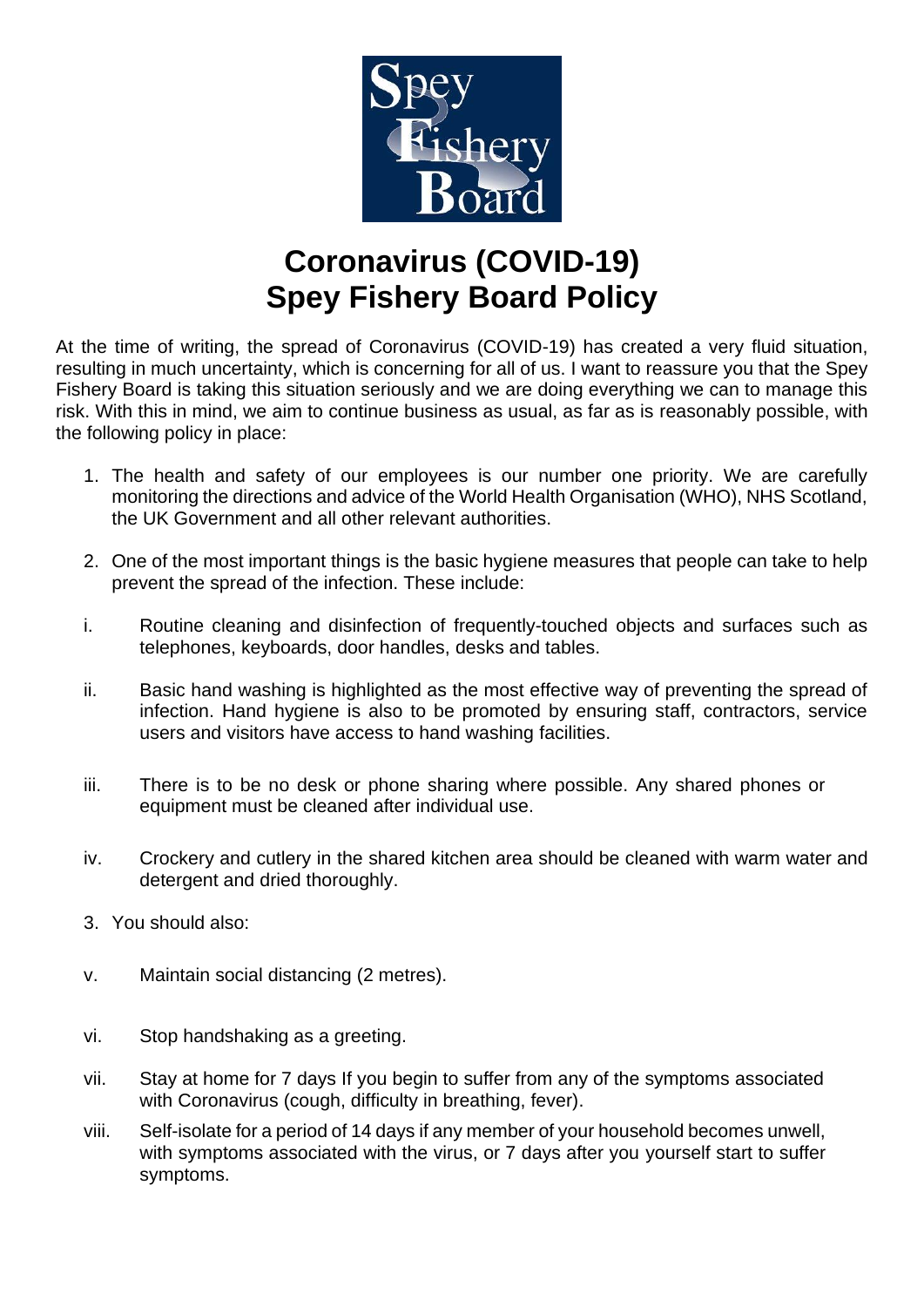- 4. Administrative work is to be conducted from home as far as is possible, using laptops and mobile phones. Any administrative work within the office should be coordinated with the Director, so that it is conducted with only one person in the office at any one time if possible.
- 5. All unnecessary travel is to be avoided. Meetings that cannot be postponed should be conducted by skype, telephone conference or any other medium which avoids direct contact with other individuals. In the event that a meeting is essential, it should be held outside in the open air if possible.
- 6. Where possible, staff will continue to carry out enforcement policing/patrolling and field work as usual. Staff Lone Working procedures will apply, including the checks to ensure line managers know the location of staff each day and procedures in place to ensure that field work staff are accounted for at the end of each shift.

### **Background and information about the virus**

A coronavirus is a type of virus. As a group, coronaviruses are common across the world. COVID-19 is a new strain of coronavirus first identified in Wuhan City, China in January 2020.

The incubation period of COVID-19 is between 2 to 14 days. This means that if a person remains well 14 days after contact with someone with confirmed coronavirus, they have not been infected.

### **Signs and symptoms of COVID-19**

The following symptoms may develop in the 14 days after exposure to someone who has COVID-19 infection:

- cough
- difficulty in breathing
- fever

Generally, these infections can cause more severe symptoms in people with weakened immune systems, older people, and those with long-term conditions like diabetes, cancer and chronic lung disease.

#### **How COVID-19 is spread**

Spread of COVID-19 is most likely to happen when there is close contact (within 2 metres or less) with an infected person. It is likely that the risk increases the longer someone has close contact with an infected person.

Respiratory secretions produced when an infected person coughs or sneezes containing the virus are most likely to be the main means of transmission.

There are 2 main routes by which people can spread COVID-19:

- infection can be spread to people who are nearby (within 2 metres) or possibly could be inhaled into the lungs.
- it is also possible that someone may become infected by touching a surface, object or the hand of an infected person that has been contaminated with respiratory secretions and then touching their own mouth, nose, or eyes (such as touching doorknob or shaking hands then touching own face)